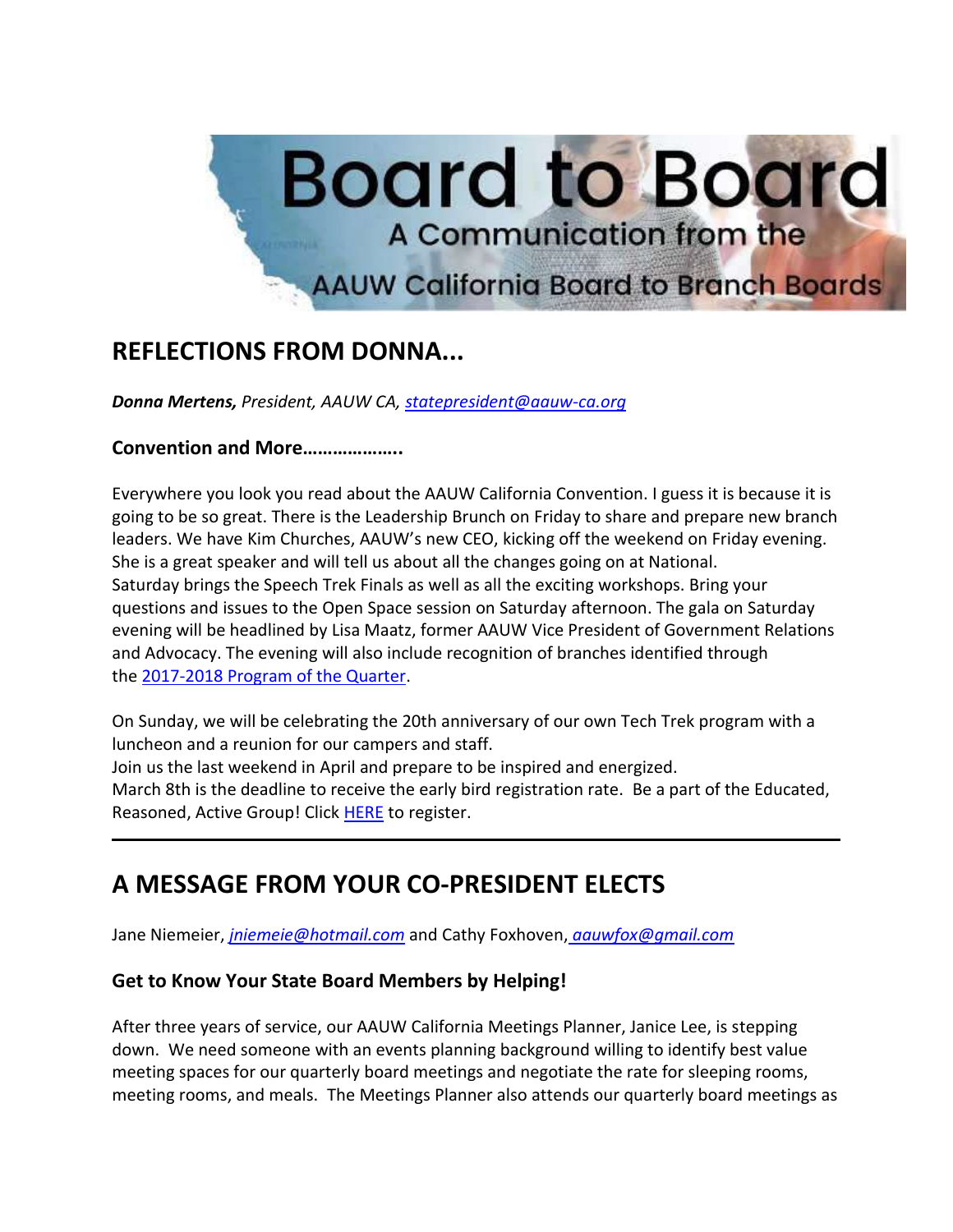a non-voting member. Although this is not a paid position, the Meetings Planner will receive reimbursement for travel and meals at the same rate as other board members. The meetings rotate between Northern California and Southern California. The 2018-2019 Board's first meeting is in June 9-10, 2018 in a Northern California location. There are four other meetings, and Janice will help the new person get started.

Please contact Jane or Cathy if you are interested in serving in this great opportunity to watch and learn what the AAUW California organization does and how it does it. Be a part of the dedicated team that helps branches meet their missions.

### **AAUW FUND**

*Sharon Westafer, Director, AAUW Fund Committee Chair, [aauwfund@aauw-ca.org](mailto:aauwfund@aauw-ca.org)* All branch AAUW Fund V.P.s, Presidents and Financial officers received their year-end contribution report in February. Be sure to compare the report with your records and let Sharon Westafer know if you have questions.

If you would like to create certificates to honor your donors, the templates are available on the AAUW California website in the AAUW Fund area. Click [HERE](https://nam04.safelinks.protection.outlook.com/?url=https%3A%2F%2Fbor.aauw-ca.org%2Fsendy%2Fl%2Fv0NGBhI6dqEFRJAJ8q3qaA%2FCGy7IU1BXMPOcrno6LVMFA%2FnQNp4w7892UdbQbWAzVd763Auw&data=02%7C01%7C%7C2f0be0bab2444a39709e08d5837c20cf%7C84df9e7fe9f640afb435aaaaaaaaaaaa%7C1%7C0%7C636559491484255812&sdata=X1neMaD7mlEeNUFTfuYstMfdEHPpfndDTLn98UHN5d0%3D&reserved=0) for a direct link. The certificates look nice if you use 32# certificate paper.

The Fund committee invites you to the Fund gala at the State convention on Saturday, April 28th. Join us as we celebrate you, our wonderful Fund donors. We'll also hear Lisa Maatz, former AAUW legislative advocate, announce the State Named Gift award recipient and honor the branches with the 2017 top giving records. The Tech Trek 20th anniversary celebration on Sunday will also be an event you won't want to miss! We hope to see you at the convention.

# **COLLEGE/UNIVERSITY (C/U) and PUBLIC POLICY COMMITTEES**

*Tina Byrne, C/U Committee Chair, [aauwtina@gmail.com](mailto:aauwtina@gmail.com), Charmen Goehring, and Nancy Mahr, Directors, Public Policy Co-Chair, [publicpolicy@aauw-ca.org](mailto:PublicPolicy@aauw-ca.org)*

### **Make Equal Pay Day a Day of Action in Your Community and Spread the word about the Gender Pay Gap on Campus**

Equal Pay Day is Tuesday, April 10 and symbolizes how far into 2018 women must work to earn what men earned in 2017.

The gender pay gap starts just one year after college graduation, so your local campus is a perfect place to take your Equal Pay Day activities and creatively engage students. Action on Equal Pay Day has the objective of raising the awareness of the issue in our communities, with our members, and especially with young women who are under the false impression that pay inequity has been "taken care of."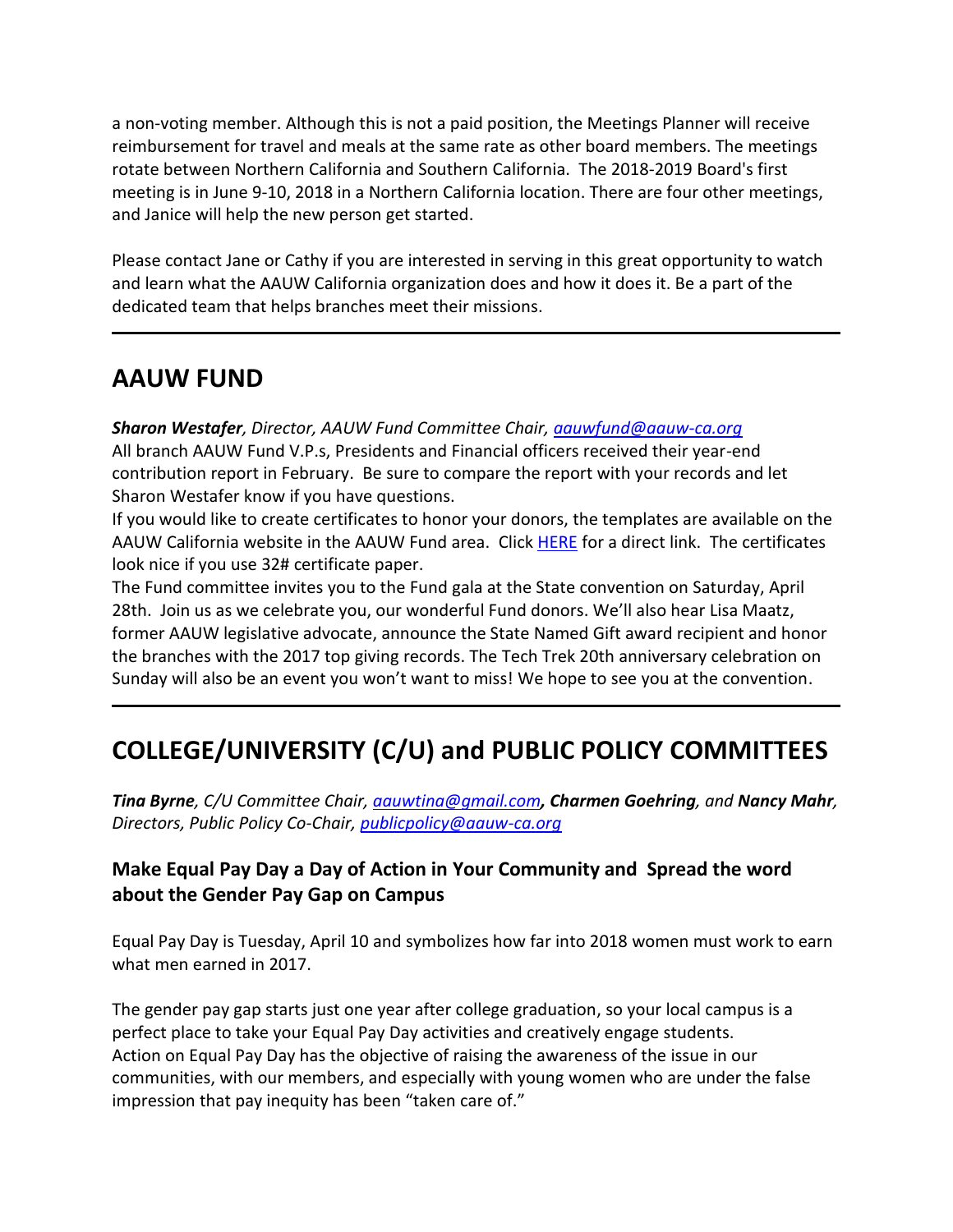Now is the time to be planning an activity for Equal Pay Day - April 10, 2018.

Here are some ideas to draw attention to Equal Pay Day:

- Collaborate with other like-minded organizations and organize a program open to the public. Invite local community leaders, such as local politicians; issue a press release; use AAUW research, e.g. *Behind the Pay Gap; and The Simple Truth about the Gender Pay Gap*. The research allows us to say: "There is a wage gap and here are the numbers to prove it." For more resources click [HERE.](https://nam04.safelinks.protection.outlook.com/?url=https%3A%2F%2Fbor.aauw-ca.org%2Fsendy%2Fl%2Fv0NGBhI6dqEFRJAJ8q3qaA%2F892duaYEfAosXmkRMNpkK7630w%2FnQNp4w7892UdbQbWAzVd763Auw&data=02%7C01%7C%7C2f0be0bab2444a39709e08d5837c20cf%7C84df9e7fe9f640afb435aaaaaaaaaaaa%7C1%7C0%7C636559491484255812&sdata=X3Uwu58qrSzpY4%2FG0vKnrAo6nBbus1mPZ5AdHVew8SI%3D&reserved=0)
- Resolution for County or City to declare "Equal Pay Day." Contact local jurisdictions and prepare resolution (sample at aauw.org) declaring April 10, 2018, "Equal Pay Day"; issue press release at same time. Encourage branch members to attend meetings where the resolution is read into the record. For more resources click [HERE.](https://nam04.safelinks.protection.outlook.com/?url=https%3A%2F%2Fbor.aauw-ca.org%2Fsendy%2Fl%2Fv0NGBhI6dqEFRJAJ8q3qaA%2Fb3hy763i6NRaJH1scupj892Aug%2FnQNp4w7892UdbQbWAzVd763Auw&data=02%7C01%7C%7C2f0be0bab2444a39709e08d5837c20cf%7C84df9e7fe9f640afb435aaaaaaaaaaaa%7C1%7C0%7C636559491484255812&sdata=EqVPkKS4l6ufd%2F%2Fwl7H8JiXhu8aeoxYBMKyphq%2FOPhI%3D&reserved=0)
- Op Ed, Letter to the Editor and Social Media Using traditional media to deliver the message on a specific issue is an effective vehicle for AAUW members, e.g. op-eds, letters to the editor and blogs. Contact local newspapers stating facts from AAUW research about pay equity. Offer to prepare an article (op-ed) and/or a letter to the editor. Along with traditional media, ask members who are using social media to create the same message about the wage gap as a blog. Use a Facebook and/or Twitter messages to alert people about Equal Pay Day. For more resources click [HERE.](https://nam04.safelinks.protection.outlook.com/?url=https%3A%2F%2Fbor.aauw-ca.org%2Fsendy%2Fl%2Fv0NGBhI6dqEFRJAJ8q3qaA%2Fb3hy763i6NRaJH1scupj892Aug%2FnQNp4w7892UdbQbWAzVd763Auw&data=02%7C01%7C%7C2f0be0bab2444a39709e08d5837c20cf%7C84df9e7fe9f640afb435aaaaaaaaaaaa%7C1%7C0%7C636559491484255812&sdata=EqVPkKS4l6ufd%2F%2Fwl7H8JiXhu8aeoxYBMKyphq%2FOPhI%3D&reserved=0)
- Offer some clever giveaways. Distribute ¾ cookies in a bag with information about Equal Pay Day. Another "giveaway" can be a Pay Day candy bar with information about Equal Pay Day.
- C/U Partnerships:
	- $\circ$  Contact women's studies, sociology, and political science departments and ask for opportunities to speak to a class about Pay Equity or ask for permission to conduct voter registration on campus on Equal Pay Day. Be aware of the rules and regulations concerning registering anyone to vote (online).
	- $\circ$  Set up a table with information and sign-up forms and then engage with passersby to recruit them as members, inform them about AAUW policy issues, and ask them to take action. Remember that e-affiliate students on partner campuses join for free.
	- $\circ$  Offer to help student groups on campus participating in Equal Pay Day events.
	- o Hold a Start Smart Salary Negotiation Workshop
- Branch Newsletters: Use your newsletter to alert and inform your members.
- Legislative Advocacy: Conduct an Action Alert Campaign urging members to subscribe to the online two-minute activist so they can raise their voices for women's issues.

AAUW is committed to supporting fairness in compensation. Every Branch can find one action that it can do to promote Equal Pay Day in April. Don't forget that it will count on your [Branch Bingo](https://nam04.safelinks.protection.outlook.com/?url=https%3A%2F%2Fbor.aauw-ca.org%2Fsendy%2Fl%2Fv0NGBhI6dqEFRJAJ8q3qaA%2FuP1ZrVrG4QOa1StqKw5Fwg%2FnQNp4w7892UdbQbWAzVd763Auw&data=02%7C01%7C%7C2f0be0bab2444a39709e08d5837c20cf%7C84df9e7fe9f640afb435aaaaaaaaaaaa%7C1%7C0%7C636559491484255812&sdata=f%2FTgRYr%2B0xnGn1R91Vc0WxkCJITHEdtiGOeBWV2LwSo%3D&reserved=0) card!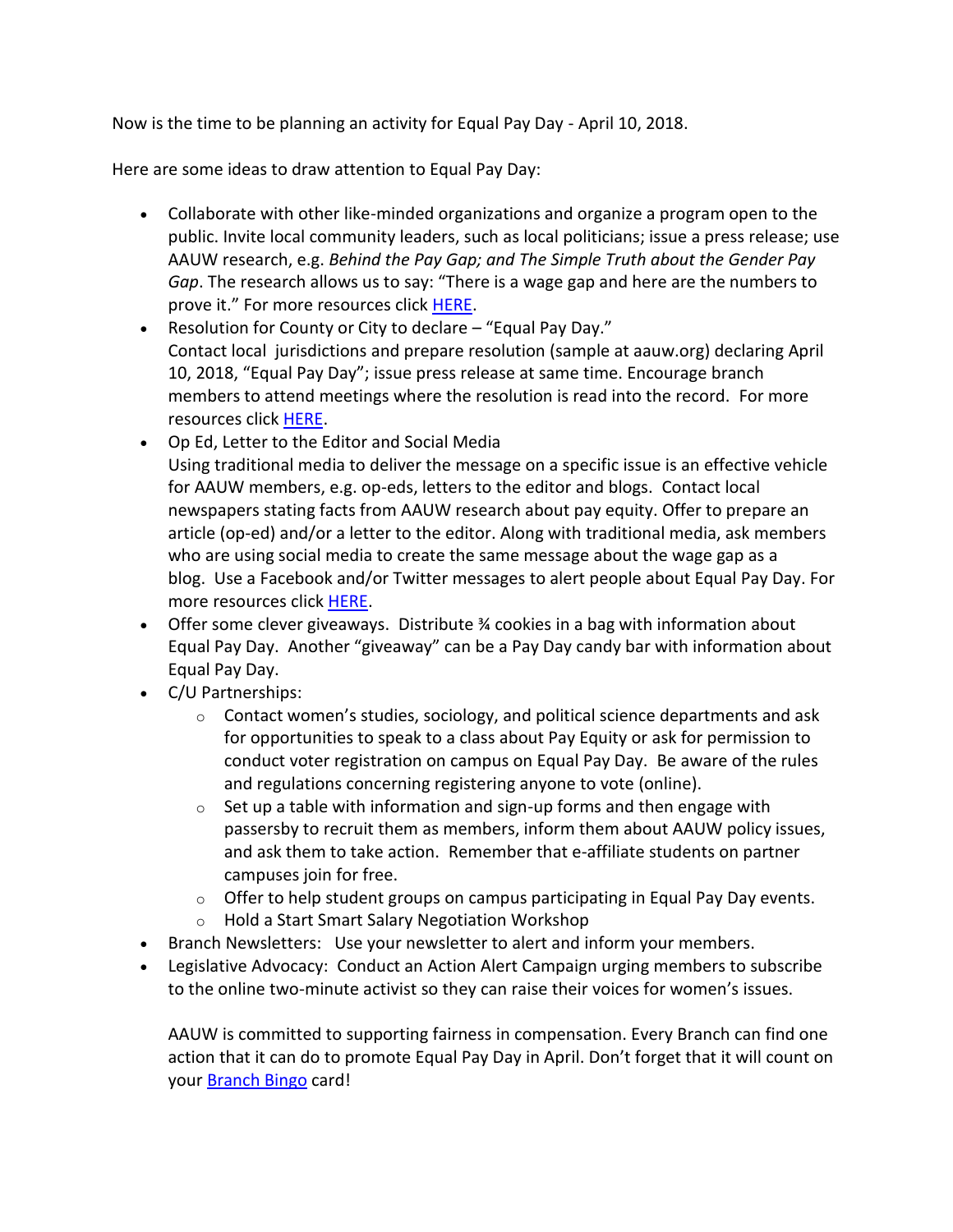More resources are available on the AAUW National website. Click [HERE](https://nam04.safelinks.protection.outlook.com/?url=https%3A%2F%2Fbor.aauw-ca.org%2Fsendy%2Fl%2Fv0NGBhI6dqEFRJAJ8q3qaA%2FSIdOgyniDo0nJvGYc892JDlQ%2FnQNp4w7892UdbQbWAzVd763Auw&data=02%7C01%7C%7C2f0be0bab2444a39709e08d5837c20cf%7C84df9e7fe9f640afb435aaaaaaaaaaaa%7C1%7C0%7C636559491484255812&sdata=lfQ1sHroup989gJlRfs8X9Y7uB96Qep4oob4mA8LXWw%3D&reserved=0) for more details.

## **CONVENTION**

**Jim Doty**, *California Perspective Editor, [Perspective@aauw-ca.org](mailto:Perspective@aauw-ca.org)*

### **Marketplace at State Convention Can Bring Money to Your Branch!**

Does your branch have a fundraiser you would like to bring to the marketplace at Convention? Pins? Cookbooks? Raffle Tickets? Members from 40 branches have already registered, guaranteeing interested customers.

The marketplace will be open during the height of the Convention: Saturday, April 28, from 8:00 a.m. to 5:00 p.m. Apply for a table now! Click [HERE](https://nam04.safelinks.protection.outlook.com/?url=https%3A%2F%2Fbor.aauw-ca.org%2Fsendy%2Fl%2Fv0NGBhI6dqEFRJAJ8q3qaA%2FRJ8Xgsw9DyCfsZOOC93cCg%2FnQNp4w7892UdbQbWAzVd763Auw&data=02%7C01%7C%7C2f0be0bab2444a39709e08d5837c20cf%7C84df9e7fe9f640afb435aaaaaaaaaaaa%7C1%7C0%7C636559491484255812&sdata=ERvhMGEUqiJEMDqWP8ot3%2FDVBVc4QxnC7GKcFU6hQWI%3D&reserved=0) to complete an online application. The convention marketplace provides an excellent opportunity to expand your branch fundraiser.

Details and registration materials are in the winter issue of the California Perspective and are on our AAUW California website. Click [HERE](https://nam04.safelinks.protection.outlook.com/?url=https%3A%2F%2Fbor.aauw-ca.org%2Fsendy%2Fl%2Fv0NGBhI6dqEFRJAJ8q3qaA%2FZF2ZsOLJtwELDXNIyIh18w%2FnQNp4w7892UdbQbWAzVd763Auw&data=02%7C01%7C%7C2f0be0bab2444a39709e08d5837c20cf%7C84df9e7fe9f640afb435aaaaaaaaaaaa%7C1%7C0%7C636559491484255812&sdata=8ifNAsdshXDjPl1aJLiC1RK%2Bm%2FbxuCb%2BjxbGKxCleCU%3D&reserved=0) for a direct link.

### **FINANCE**

*Pat Ferrer, CFO, [cfo@aauw-ca.org](mailto:cfo@aauw-ca.org)*

### **Are AAUW California Dues Going Up Next Year?**

In short, NO. AAUW California requires a vote by the membership to raise its dues. It is not on the ballot this April. No dues increase for AAUW California—but AAUW National is raising its dues \$10 (from \$49.00 to \$59.00) for the 2018/2019 year!

## **LEADERSHIP DEVELOPMENT**

*Cathy Foxhoven, Co-President Elect, Leadership Development Chair, [leaderdev@aauw-ca.org](mailto:leaderdev@aauw-ca.org)*

### **It's Never Too Late!**

It is not too late to join the Leadership Development Peer Group. We had our first conversation on Feb. 28th via a conference call and determined the direction we wanted to take in discussing leadership solutions and problems. If you would like to join, please contact [leaderdev@aauw](mailto:leaderdev@aauw-ca.org)[ca.org](mailto:leaderdev@aauw-ca.org) to add your name to the group.

Don't be like the "White Rabbit" complaining, "I'm late, I'm late for a very important date"!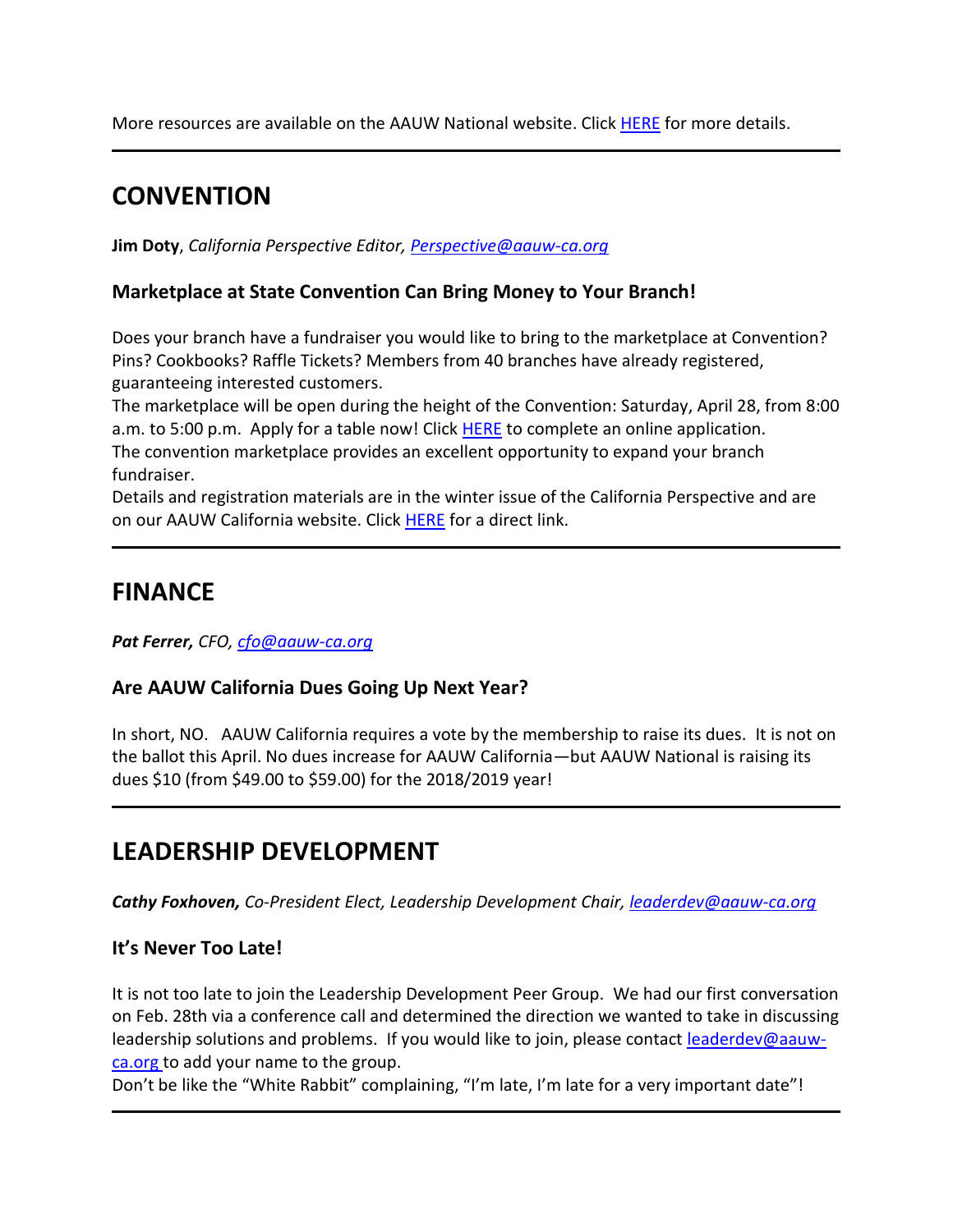### **MEMBERSHIP**

*Deanna Arthur (Secretary) and Kathy Andreini, Membership Committee Co-Chairs, [membership@aauw-ca.org](mailto:membership@aauw-ca.org)*

#### **Important Information!**

- Effective March 16, 2018 Changes to AAUW National dues:
	- 1. National dues are now \$59.
	- 2. Student dues (undergraduate and graduate student actively seeking an advanced degree) are \$18.81 for full or part time students enrolled in colleges that are not C/U members.
	- 3. National Paid Life Member one time \$1180.
	- 4. Half-year dues have been discontinued.
- The State and National Dues chart has been updated on the AAUW California website. Click **[HERE](https://nam04.safelinks.protection.outlook.com/?url=https%3A%2F%2Fbor.aauw-ca.org%2Fsendy%2Fl%2Fv0NGBhI6dqEFRJAJ8q3qaA%2FVNAncIVJp1OwXWggCgSRvg%2FnQNp4w7892UdbQbWAzVd763Auw&data=02%7C01%7C%7C2f0be0bab2444a39709e08d5837c20cf%7C84df9e7fe9f640afb435aaaaaaaaaaaa%7C1%7C0%7C636559491484255812&sdata=vvamonTHD9Zdak3pxDvrTVDALrtQRhxV5dqg1ufzbug%3D&reserved=0)** to access the chart. A handy downloadable chart is also available.

Please check the National February 1 Count which is sent the first week in March. If your branch count is different please contact [membership@aauw-ca.org](mailto:membership@aauw-ca.org) Questions, problems, just want to chat about Membership? Please contact Deanna [deannaaauw@gmail.com](mailto:deannaaauw@gmail.com) if you're a Southern California branch or Kathy [kathyaauw@gmail.com](mailto:kathyaauw@gmail.com) if you're a Northern California branch.

#### **How diverse is your branch?**

*Mitra Baghdadi,* Membership-Diversity Chair, *[mitrabaghdadi@gmail.com](mailto:mitrabaghdadi@gmail.com)* Hello from the Membership Diversity team!

This is to inform you of an upcoming survey that will be distributed to all members via email and hard copy as needed. The intent of the survey is to measure the level of diversity in California AAUW branches in the hope that we may actively improve the diversity of our membership. We will have the survey ready to launch by mid-March and will report on the preliminary findings at the AAUW California Convention in April. By the end of June, we will have a full report of the survey results.

We will need your help ensuring members complete the survey. It will also be helpful if you can assist members without access to a computer or internet in completing the survey. Please feel free to contact me, Mitra Baghdadi, if you have any comments or questions. Thank you!

## **NOMINATIONS & ELECTIONS**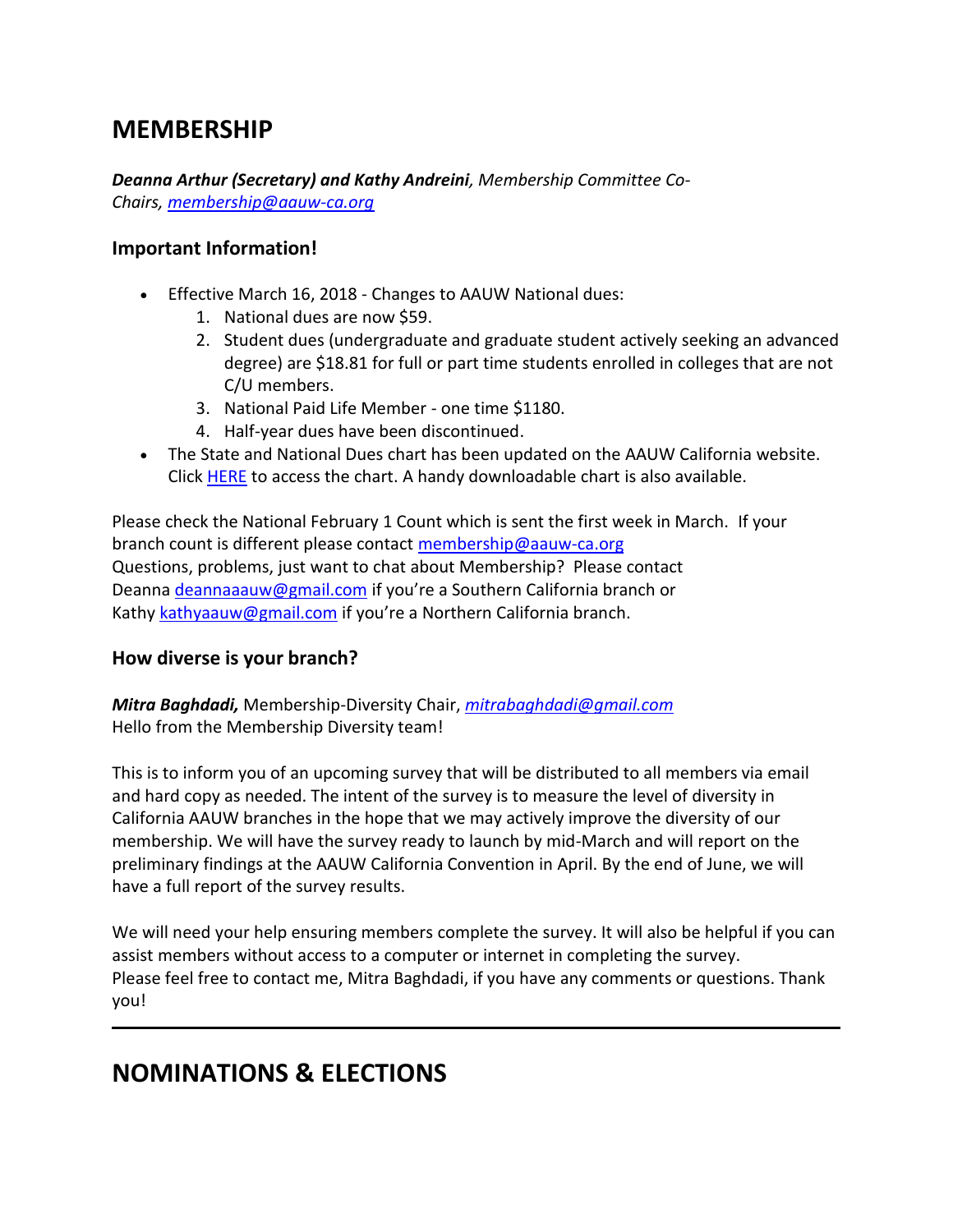#### *Donna Lilly, Nominations & Elections Chair[,nominating@aauw-ca.org](mailto:nominating@aauw-ca.org)*

#### **Talented Women Candidates**

Our bylaws limit the AAUW California Board of Directors to twelve members, including President, President-Elect, Secretary, Chief Financial Officer (CFO) and Directors (at large). In 2018 we are voting to elect six positions:

- Secretary (two-year term 2018-2020)
- 5 Directors (two-year term 2018-2020)

There will be a 3 week voting period from April 22nd – May 12th, 2018**.** Members who have an email address with AAUW National will receive an email invitation to vote during this period of time. Members without an email address on file will receive a postcard with voting instructions. Candidate statements, photos and videos for Secretary and Directors are available on the state website. Click [HERE](https://nam04.safelinks.protection.outlook.com/?url=https%3A%2F%2Fbor.aauw-ca.org%2Fsendy%2Fl%2Fv0NGBhI6dqEFRJAJ8q3qaA%2F763YULMuw0unh892gCn0YtVzwQ%2FnQNp4w7892UdbQbWAzVd763Auw&data=02%7C01%7C%7C2f0be0bab2444a39709e08d5837c20cf%7C84df9e7fe9f640afb435aaaaaaaaaaaa%7C1%7C0%7C636559491484255812&sdata=igbyeuQM4AF3ueKNvS5HcDbfNsNW3rPlErg7vp9ndoo%3D&reserved=0) to access them.

Be prepared to meet the candidates at the AAUW California State convention in Irvine and vote!

### **PROGRAM**

*Jane Niemeier Co-President Elect, and Stormy Miller,Director, Program Co-Chairs, [program@aauw-ca.org](mailto:program@aauw-ca.org)*

#### **Advocacy, Peace and Diversity**

The AAUW California Convention is fast approaching, and we have scheduled three wonderful plenaries that you won't want to miss. The first one, on Friday, April 27, will update you on the state legislation that we are supporting as well as instruct you on how to advocate for our causes.

On Saturday, April 28, we will learn how women around the world are making a difference in bringing peace and security to their countries. We will also see what these women can teach us about our own country.

On Sunday, April 29, a diverse group of women and a transgender man will help us understand their issues.

We will also learn from them how to attract a more diverse group to AAUW.

#### **Last Chance to Say Bingo!**